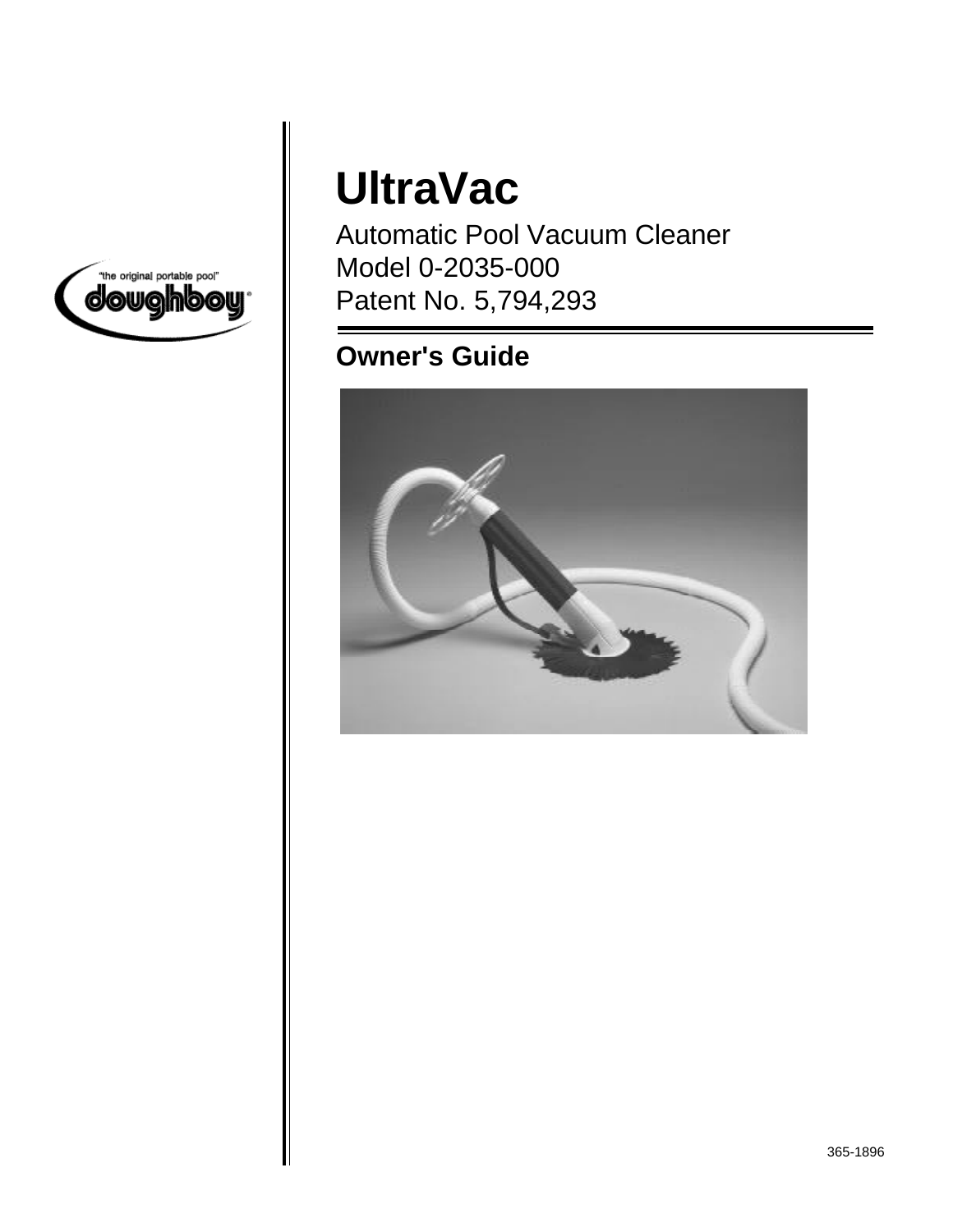### **CAUTIONS**

- 1. Remove the vacuum from the pool prior to super chlorinating the water and do not re-install it for a minimum of four hours.
- 2. Do not operate the vacuum cleaner if excessive amounts of debris or large leaf clusters are in pool.
- 3. Do not allow swimmers in the pool while the vacuum cleaner is operating.
- 4. Keep skimmer and pump strainer baskets clean when operating the vacuum.
- 5. Keep hose sections straight when cleaner is out of pool.

### **PREPARATIONS**

- Clean pool, removing any large debris.
- Backwash filter or clean filter element.
- Clean out all strainer baskets.
- Adjust return inlet flow direction downward at approximately 45°



#### **COMPONENTS ASSEMBLY**

With smooth side of suction disk facing downward, slip over top of vacuum assembly, stretching over weight arm and into slot indicated by arrows as shown above. Install rub bar cap over weight arm. Insert rub bar into openings in rub bar cap and vacuum housing strap receiver as shown below. SEE FIGS. 1 & 2.

#### VACUUM HOSE

Join hose sections by inserting male cuff of one hose into the female cuff of another. Hose length should be pool length or diameter, plus one hose length. SEE FIG. 3.



#### **CONNECT HOSE TO VACUUM**

Place pool vacuum ring onto end of the vacuum assembly. Push female cuff end of hose onto the vacuum outlet port. Place vacuum into pool. SEE FIG. 4.



#### **INSTALL FLOW CONTROL VALVE**

Insert the male cuff end of hose into the large end of the flow control valve. SEE FIG. 5



The following four illustrations show different methods for connecting a vacuum hose depending on your type of pool, skimmer or suction port. Select the one similar to your pool and suction port. A universal adaptor is provided for use as shown in illustrations B and D. For illustration 'C', purchase an elbow adaptor from your pool dealer to fit your suction port and that will also receive the small end of the automatic flow control valve. NOTE: Flow control valve must be installed so that that bypass port is always below the pool water level.

#### **IMPORTANT INFORMATION**

When connecting the vacuum hose to the suction port of your skimmer, **DO NOT route the hose over the pool wall.** Your pump could lose its prime if the vacuum rises far enough up the wall to allow air to enter the hose.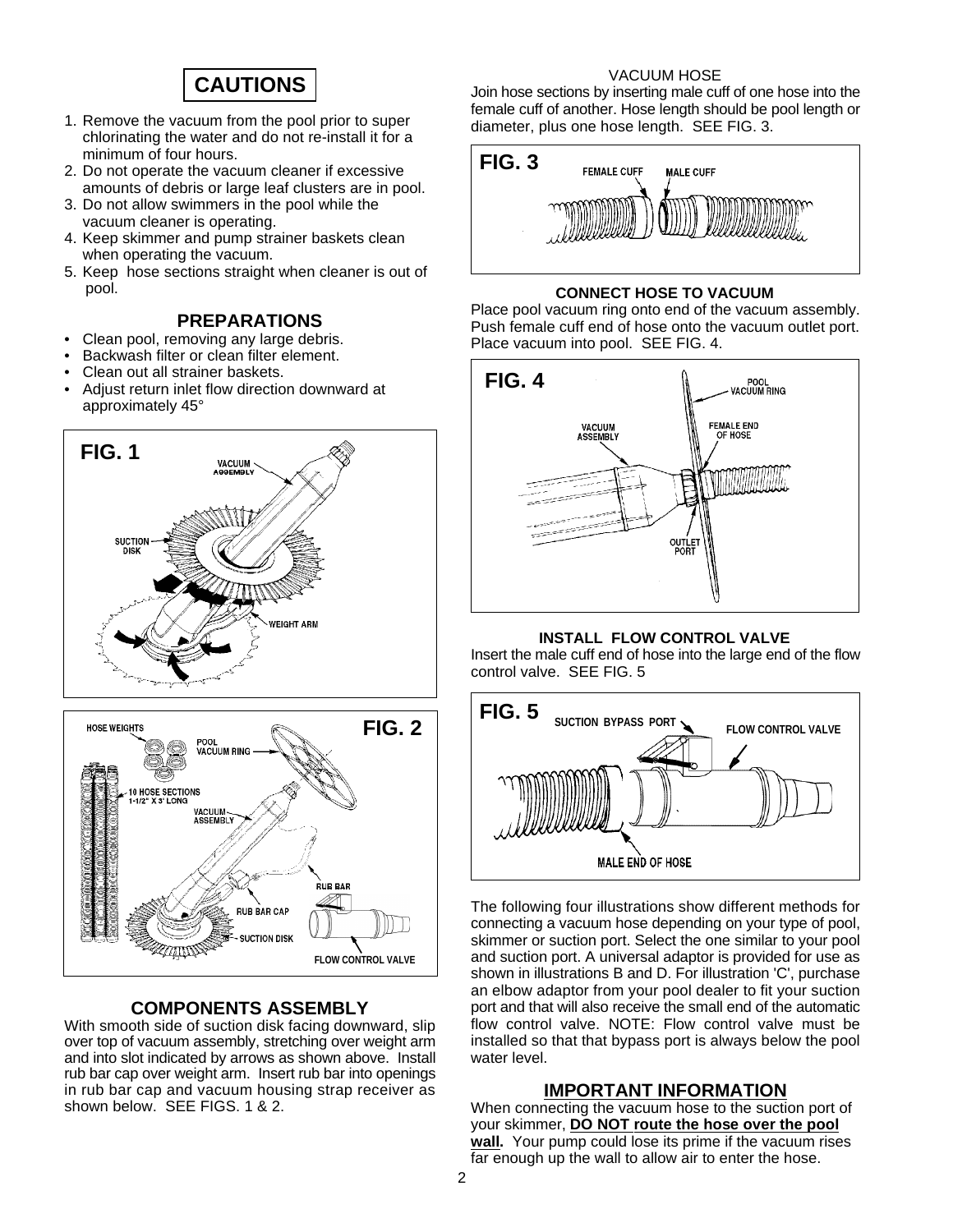**FOR BEST RESULTS**, connect the hose with flow control valve directly to the skimmer faceplate suction port. Be sure to lower the skimmer lid to the top of the skimmer basket before operating your pump (see Fig. A).

**IF YOUR SKIMMER FACEPLATE DOES NOT HAVE A VACUUM PORT**, or you choose not to use it, **route the hose with flow control valve and adaptor through the skimmer opening** to the suction port as shown in Fig.s B or C in this owner's guide.

#### **EXPEL AIR FROM HOSE AND CONNECT TO VACUUM OUTLET**

With pump running, position end of hose against pool return outlet to blow out any air in the hose. While holding end of hose below pool water level, attach to your pool or skimmer suction port.

#### **SKIMMER VACUUM PORT**

This skimmer provides a vacuum port in the skimmer face frame below the skimmer opening. SEE FIG. A.



**INSIDE SKIMMER OUTLET**

This skimmer provides either a threaded or slip socket connection inside the skimmer at the bottom. Push larger end of universal adaptor onto the flow control valve. Then, insert into the bottom outlet inside the skimmer. SEE FIG. B.



#### **SKIMMER VACUUM PLATE**

This skimmer is provided with a vacuum plate with a suction hose port in the center for attaching your vacuum hose. Insert the elbow adaptor (not provided) onto the flow control valve, then onto the vacuum plate outlet. SEE FIG. C.

#### **VACUUM OUTLET (IN-GROUND POOL)**

If your pool is provided with a vacuum port outlet in the pool wall, connect the hose to this port as follows. Push larger



end of universal adaptor onto the flow control valve. Then, insert into the wall vacuum outlet. SEE FIG. D.

#### **OPERATION**

With the filter pump operating, you may or may not notice a



pulsating vibration of your pool vacuum. Its operation depends on the amount of water flow produced by your pump, and the automatic adjustment of the flow control valve that regulates water flow to the skimmer suction port.

If the vacuum moves too slow and inefficiently when you begin to vacuum, you may need to backwash or clean your filter before you continue. Also, if the vacuum slows too much, you may have to stop and restart the filter pump to resume operation.

**CAUTION:** Excessive suction and/or speed could damage your vacuum's components and/or decrease its ability to maneuver in confined spaces. **You must use the flow control valve to prolong the life of your vacuum and maximize cleaning efficiency.**

#### **FOR POOLS WITH TWO SUCTION LINES**

For pools with two (2) suction lines (i.e. maindrain & skimmer, or 2 skimmers), it may be necessary to close the valve on the suction line not used for vacuuming to obtain enough suction to operate the vacuum. On filtration systems that have excessive suction with the suction bypass port fully open, throttle down the vacuum by progressively opening up the second suction line valve.

#### **INSTALL HOSE WEIGHTS SEE FIG. 6**

Depending on your pool's depth and water temperature, your Drifter may require use of hose weights to help it to maintain constant contact with the pool's bottom. Add hose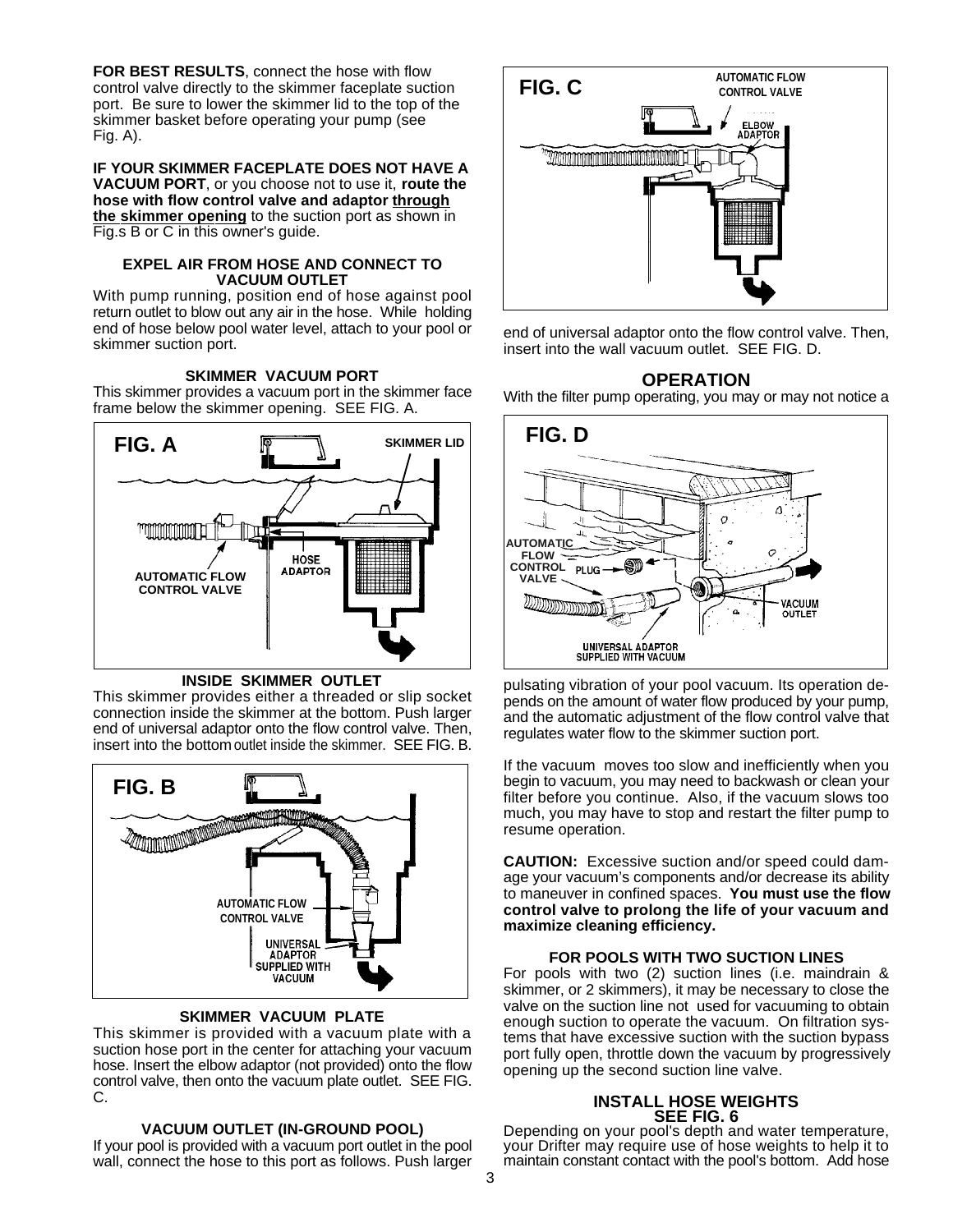weights as shown above using a trial and error method (observe the vacuum's operation) to determine the best number of weights to use, and the most effective location for them.



#### **CHECK FILTER FLOW**

As your vacuum cleaner removes sediments from the pool

floor, you may notice your vacuum operating slower than normal with a reduction of flow from the return inlet as your filter becomes dirtier. **Keep a check on your filter pressure and backwash the filter or clean the filter element when required.**

#### **SERVICING**

Your vacuum may become inoperable for several reasons. Check the "Troubleshooting" chart to determine the cause and remedy. If your vacuum becomes clogged with debris, shut off pump. Lift the vacuum cleaner out of the pool and examine the underside intake. Pull out the debris and refer back to "Expel Air from Hose" and restart the filter and vacuum operation.

### **VACUUM WINTER STORAGE**

Remove your vacuum from the pool and dry completely. Disassemble the hose sections and store in the original box. **Never store the hose in a coiled position as it may retain a curved shape, not allowing the vacuum to operate efficiently.** Store the vacuum so that the suction disk lays flat, or remove the disk and store it in a flat position. Store all parts indoors.

| TROUBLESHOOTING POOL VACUUM CLEANER                              |  |                                                                                                                                                                                                                                                                                                                                                                                                                                                                         |                                                                                                                                                                                                                                                                                                                                                                                                                       |  |  |
|------------------------------------------------------------------|--|-------------------------------------------------------------------------------------------------------------------------------------------------------------------------------------------------------------------------------------------------------------------------------------------------------------------------------------------------------------------------------------------------------------------------------------------------------------------------|-----------------------------------------------------------------------------------------------------------------------------------------------------------------------------------------------------------------------------------------------------------------------------------------------------------------------------------------------------------------------------------------------------------------------|--|--|
| <b>PROBLEM</b>                                                   |  | <b>POSSIBLE CAUSE</b>                                                                                                                                                                                                                                                                                                                                                                                                                                                   | <b>REMEDIES</b>                                                                                                                                                                                                                                                                                                                                                                                                       |  |  |
| Vacuum moves too slow or<br>1.<br>not moving at all.             |  | 1 - Vacuum intake clogged with<br>debris.<br>2 - Flow control bypass port stuck in<br>open position.<br>3 - Filter is dirty.<br>4 - Skimmer or pump strainer<br>baskets are clogged with<br>debris.<br>5 - Crack in hose.<br>6 - Clogged pump impellor.<br>7 - Excessive debris on pool floor.<br>8 - Insufficient pump flow due to<br>obstruction.<br>9 - Air leak at skimmer face plate<br>causing water to drain from<br>skimmer body.<br>10 - Too many hose weights | 1 - Remove debris.<br>2 - Remove obstruction or replace<br>spring(s) if broken or missing.<br>3 - Clean filter element or backwash<br>filter.<br>4 - Empty baskets.<br>5 - Replace hose section.<br>6 - Remove debris.<br>7 - Manually remove debris from<br>floor.<br>8 - Remove obstruction.<br>9 - Tighten skimmer face plate<br>screws or replace face plate<br>gaskets.<br>10 - Remove hose weights as required. |  |  |
| $2_{-}$<br>Vacuum moves too fast.                                |  | 1 - Flow control valve's bypass port<br>stuck in closed position.<br>2 - Excessive pump flow.                                                                                                                                                                                                                                                                                                                                                                           | 1 - Clean suction bypass port and<br>hinge mechanism.<br>2 - Restrict flow.                                                                                                                                                                                                                                                                                                                                           |  |  |
| 3. Vacuum loses contact with pool<br>bottom.                     |  | 1 - Flow control bypass port stuck in<br>open position.<br>2 - Vacuum too buoyant for pool depth.                                                                                                                                                                                                                                                                                                                                                                       | 1 - Remove obstruction or replace<br>spring(s) if broken or missing.<br>2 - Add hose weights as required.                                                                                                                                                                                                                                                                                                             |  |  |
| Vacuum cleans one end of pool.<br>4.<br>Won't clean entire pool. |  | 1 - Insufficient number of hose<br>sections.<br>2 - Pool water too cold. Causes<br>hose to stiffen.                                                                                                                                                                                                                                                                                                                                                                     | 1 - Add more hose.<br>2 - Pool water should be a<br>minimum 60°F. Increase flow by<br>closing suction control slide.<br>Remove from pool and store<br>for winter.                                                                                                                                                                                                                                                     |  |  |
| Vacuum turns over.<br>5.                                         |  | 1 - Excessive flow currents in pool.<br>2 - Contacting an obstruction in<br>pool.<br>3 - Hose too long.<br>4 - Swivel jammed with debris.                                                                                                                                                                                                                                                                                                                               | 1 - Adjust return fitting flow<br>downward.<br>2 - Remove obstruction if possible, or<br>restart vacuum at a new position.<br>3 - Remove hose one section at a<br>time.<br>4 - Rotate until swivel moves<br>freely.                                                                                                                                                                                                   |  |  |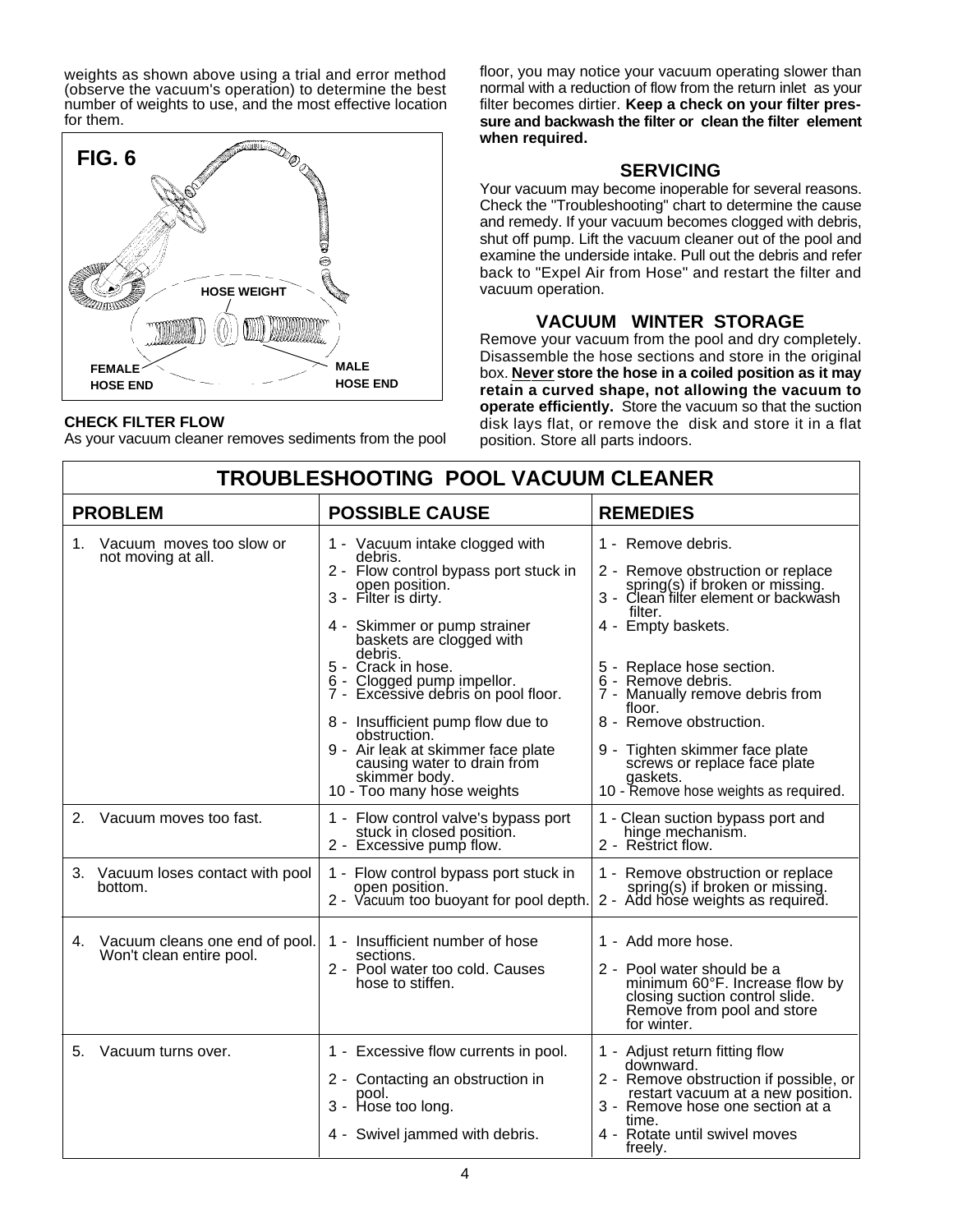

| <b>PARTS LIST</b> |           |            |                                     |  |  |
|-------------------|-----------|------------|-------------------------------------|--|--|
| <b>ITEM</b>       | PART#     | <b>QTY</b> | <b>DESCRIPTION</b>                  |  |  |
|                   | 1107-1682 | 1          | Vacuum Body Assembly                |  |  |
| $\overline{2}$    | 340-2062  |            | Driver                              |  |  |
| 3                 | 1121-1733 |            | Vacuum Head Assembly                |  |  |
| 4                 | 348-1047  |            | <b>Suction Pad</b>                  |  |  |
| 5                 | 340-2066  |            | Suction Disk                        |  |  |
| 6                 | 330-1253  | 2          | #8 x 3/4" Screws                    |  |  |
| 7                 | 346-1051  | 10         | 1-1/2" x 3' Hose                    |  |  |
| 8                 | 340-2366  |            | Rub Bar Weight Cap                  |  |  |
| 9                 | 341-1412  |            | Rub Bar                             |  |  |
| 10                | 340-2112  |            | Pool Vacuum Ring                    |  |  |
| 11                | 1107-1681 |            | <b>Automatic Flow Control Valve</b> |  |  |
| $12 \overline{ }$ | 340-2108  |            | Universal Adaptor                   |  |  |
| 13                | 340-2201  | 5          | Vacuum Hose Weight                  |  |  |
| 14                | 365-1896  |            | Owner's Guide                       |  |  |